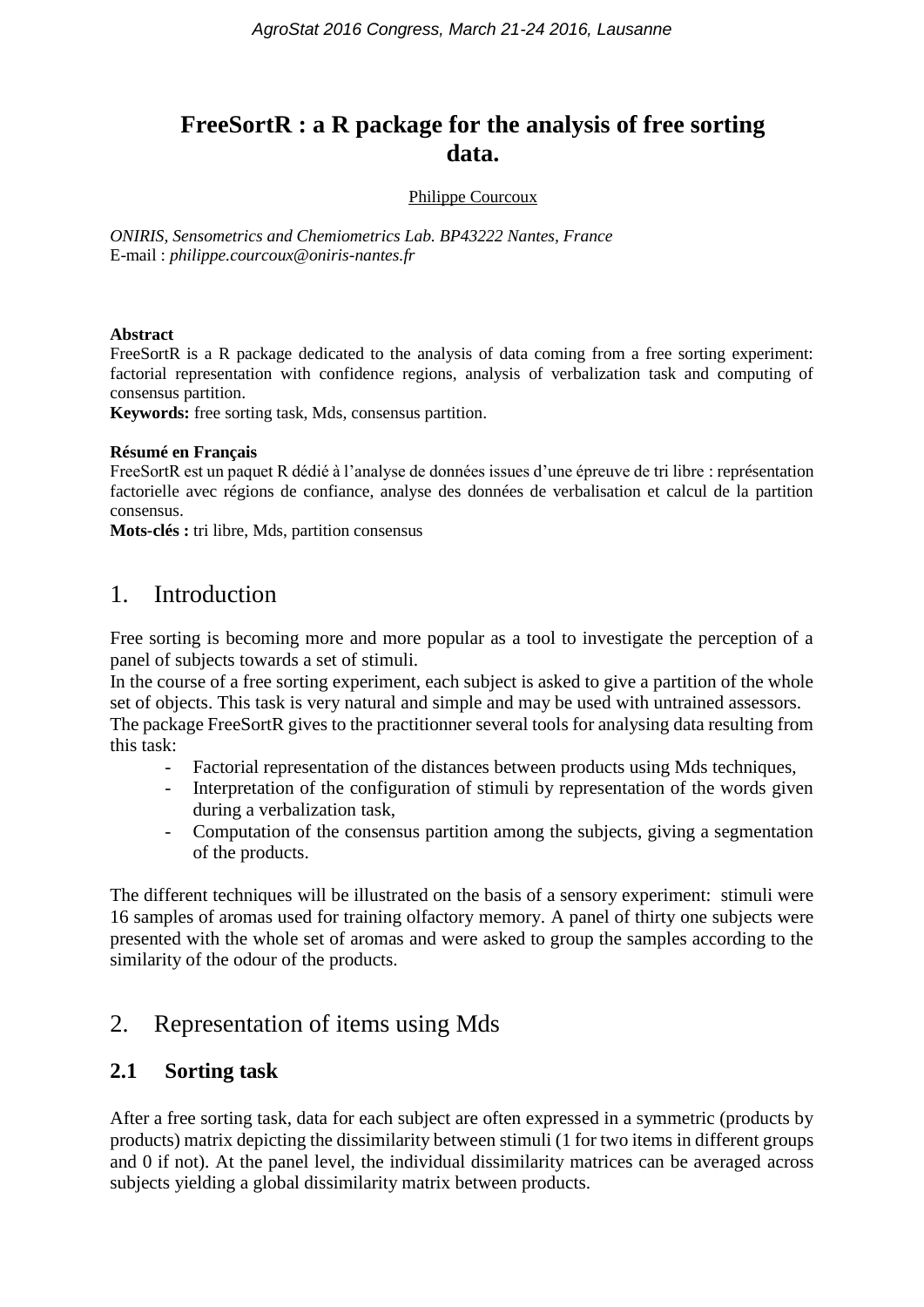The package FreeSortR gives several Multidimensional Scaling (MDS) solutions for representing the global dissimilarity matrix: metric and non-metric Mds based on the Smacof algorithm.

Confidence regions around products may be drawn using a bootstrapping on subjects.



Mds and confidence regions around the aroma.

#### **2.2 Verbalization task**

Usually, a verbalization task is performed by the subjects after the sorting task : subjects are asked to freely describe with their own words and expressions the groups they formed. These verbatims are used for interpret the products configuration.



Correlations between verbatims and Mds dimensions.